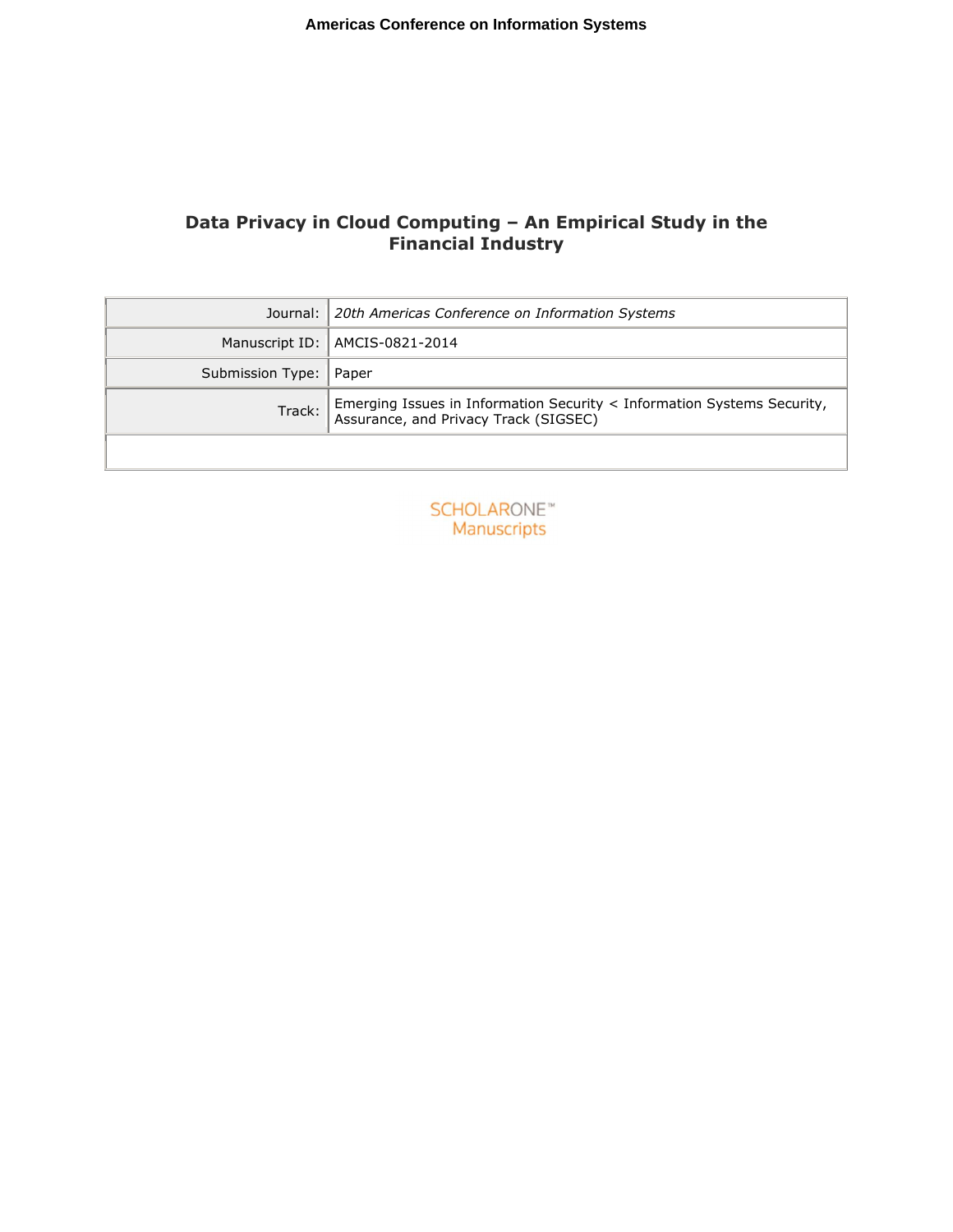# **Data Privacy in Cloud Computing – An Empirical Study in the Financial Industry**

*Completed Research Paper*

#### **Introduction**

The emergence of cloud computing and its increasing popularity have brought new benefits for very different industries (Buyya et al., 2009). Cloud computing can provide innovative solutions for the companies to reduce cost, improve service performance and make rapid response to the business changes (Heinle and Strebel, 2011). The financial services industry is one of such industries that must react very agilely to changes and thus can be an eligible consumer of cloud computing.

The survey of PricewaterhouseCoopers (2013) concerning challenges in cloud computing market pointed out that such areas as data privacy, compliance requirements, and information security form increasing challenges for companies. This is specifically true for the financial industry as one of the most strictly and complex regulated industrial sectors (Mang, 2010). Due to the current economic situation, the banking industry should reduce IT costs but without any loss in quality and performance (Farestam, 2009).

For the traditional on-premise model, financial institutions have their own datacenters, hosting and maintenance of infrastructure, whereas cloud computing - like any IT outsourcing - transfers the responsibilities to the service provider (Duisberg et al., 2011). Given the special requirements in the financial industry , it becomes the major challenge to keep financial data secure, hence preventing incidents such as data leakage, illegal use, or loss of data. Since financial information is directly related to the economic benefits of many groups and individuals, the importance of information security is selfevident (Shi, Xia and Zhan, 2010).

The main goal of data privacy laws and regulations is to protect data and information from unwanted accesses and dispersion (Rittinghouse and Ransome, 2009). Information in the financial industry belongs to the most important assets (or properties) and therefore the protection of this information is one of the most significant objectives for any financial institution (Shue, 2013). Data loss or data leakage can cause reputational damage, penalties, and other legal implications (Rittinghouse and Ransome, 2009).

Based on these observations, we examine the following research question: *Which requirements must be met in cloud computing to ensure data privacy in the financial industry?*

Our contribution is twofold: First, we provide a theoretical analysis of existing data privacy conc erns based on banking-sector-specific regulations, laws and legal policies, as well as recommendations with respect to data privacy and map them to the current security solutions. Second, we present the empirical results of a case study , based on interviews with eight security experts of an international German bank.

We believe that the results of our work can be of interest to both researchers and practioniers in the area of cloud computing adoption. Furthermore, our work can support cloud providers and cloud consumers in the development of contracts and security solutions for financial institutions.

The remainder of this paper is structured as follows: In the following section, we discuss selected related research results in the area of data privacy and data security in cloud computing. Subsequently, we provide a theoretical analysis of data privacy requirements and existing solutions. Thereafter, we present our methodology and empirical results of our case study . The paper concludes with a brief summary o f the main findings and an outlook on our future work.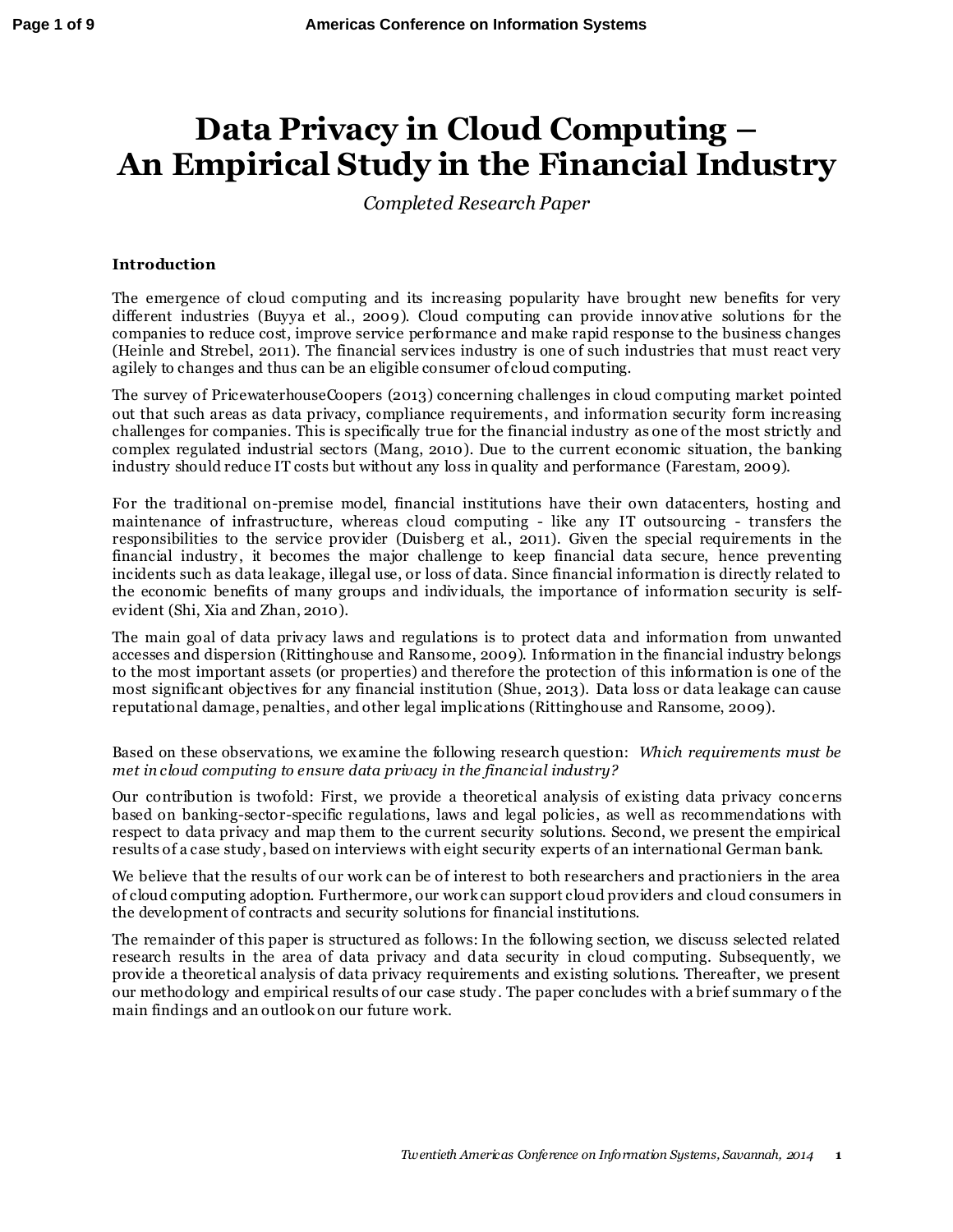*Data Privacy in Cloud Computing – An Empirical Study*

#### **Related Work**

Since the early day s of cloud computing, data privacy concerns have been acknowledge d as one of the most critical topics by both practitioners and researchers. In the following we prov ide a brief overview of this research area, with a specific focus on publications, which are relevant to the work at hand.

Armbrust et al. (2010) place "data confidentiality and auditability" as the third in the list of "top 10 obstacles" in cloud computing. The authors state that despite the willingness of companies to outsource potentially sensitive services, such as emailing, security concerns are among the "most-cited objections" against cloud computing. Furthermore, the authors outline potential security problems, making the forecast that many issues will be handled through legal agreements, rather than technical solutions.

Ardelt, Dölitzscher, Knahl, and Reich (2011) provide a comprehensive analysis of security problems in the context of cloud computing. The authors distinguish between known IT security problems, which are aggravated through cloud computing, and cloud-specific issues. They analyze the threatened security objectives and propose potential countermeasures for mitigation and full prevention of related security incidents.

Ackermann, Widjaja, Benlian, and Buxmann (2012) provide an in-depth analysis of perceived IT security risks (PITSR) in cloud computing. The authors define perceived risk as "the potential for loss in the pursuit of a desired outcome" and cluster the security issues in order to build a risk taxonomy that involves the risk dimensions confidentiality, integrity, availability, performance, accountability, and maintainability. They further conduct a survey with German companies to validate and evaluate the proposed PITSR measurement instrument. The authors state that perceived IT security risks can "explain the customers' decisions" in adoption of cloud computing.

In the context of legal aspects of cloud computing in European companies, Sädtler (2013) examines current effective data privacy laws, such as German Federal Data Protection Act and Data protection Directive, and their implications in cloud environments. Sädtler states that "data privacy" is "a very deterrent term" for company managers and is one of "de-motivators for cloud services adoption". The author further gives an overview of data flow restrictions throughout the European Union and abroad.

Carroll, van der Merwe, and Kotzé (2011) present a qualitative study based on interviews with senior managers of major companies with current or planned implementation of cloud computing. They identify information security as "the biggest cloud computing concern". Poor third-party management, vendor lock-in, regulations and legislation, and insufficient operations and disaster recovery management are mentioned as additional inhibitors for cloud computing adoption.

Zhou et al. (2010) provide an empirical survey on security and privacy concerns in cloud computing. The authors interview diverse cloud providers about their perception of security and privacy concerns and weaknesses of existing solutions. Furthermore, the authors analy ze effective laws and regulations (such as Electronic Communications Privacy Act, Health Insurance Portability and Accountability Act, and Fair Credit Reporting Act) and point out that all of them are not or not fully applicable to cloud computing and should be revised.

#### **Theoretical Analysis of Data Privacy concerns**

In our theoretical analysis, we pursue the aim of reviewing the existing literature and consolidating these findings in a structured manner, thus giving us a basis for the subsequent empirical investigation. As the guideline of our analy sis, we used banking-sector-specific regulations and laws to identify requirements with respect to data privacy.

We examined the following data privacy related regulations: German Federal Data Protection Act – GFDPA (effective in Germany ), Data Protection Directive – DPD (effective in the European Union (EU)), the Privacy Act (effective in the United States of America (USA)), Conventions of the Organisation for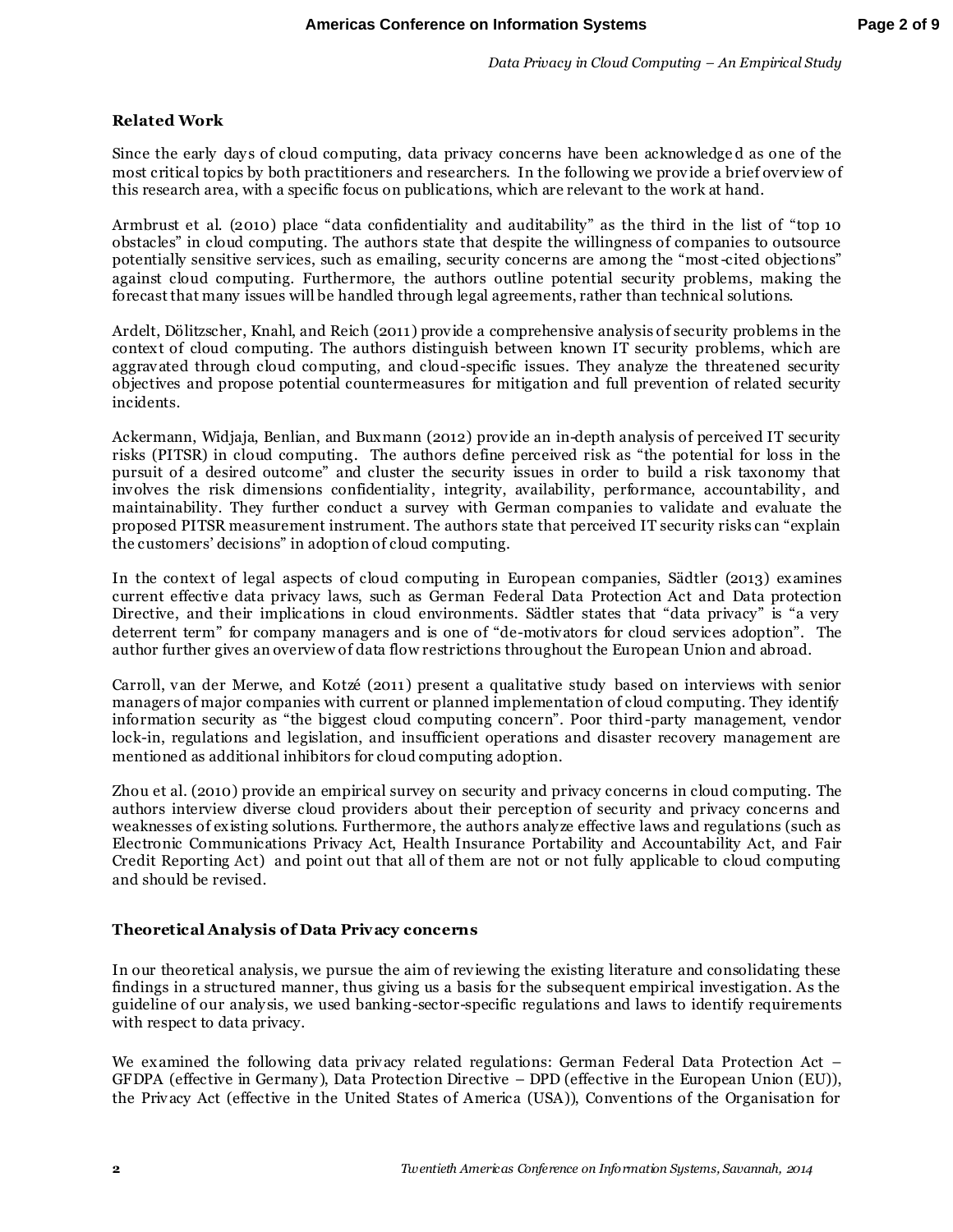Economic Co-operation and Development - OECD (effective in 34 countries), Safe Harbor Principles (effective for the USA-EU contracts), the Uniting and Strengthening America by Providing Appropriate Tools Required to Intercept and Obstruct Terrorism Act - USA Patriot Act (effective in the USA), the Sarbanes-Oxley Act – SOX (effective for all enterprises that trade in the USA [securities markets\)](http://en.wikipedia.org/wiki/Capital_market), the Directive [2006/43/EG](http://eur-lex.europa.eu/LexUriServ/LexUriServ.do?uri=OJ:L:2006:157:0087:0107:DE:PDF) or EuroSOX (effective for all enterprises that trade in the EU [securities markets\)](http://en.wikipedia.org/wiki/Capital_market), Basel Accords (effective in 20 countries), IT Fundamental Right (effective in Germany), the Personal Information Protection and Electronic Documents Act – PIPEDA (effective in Canada), the Monetary Authority of Singapore – MAS (effective in Singapore and Asian-Pacific region), Bank secrecy acts (effective between banks and customers), United States Code - USC (effective in the USA), ISO Standards, German Federal Financial Supervisory Authority – GFFSA (effective in Germany), German Banking Act – GBA (effective in Germany ), Office of the Comptroller of the Currency – OCC (effective in the USA), Federal Financial Institutions Examination Council – FFIEC (effective in the USA)[, Statement](http://en.wikipedia.org/wiki/Statement_on_Auditing_Standards)  [on Auditing Standards](http://en.wikipedia.org/wiki/Statement_on_Auditing_Standards) No. 70 - SAS-70 (effective in the USA), Binding Corporate Rules – BCRs (effective in the EU), Certified Information Systems Security Professional Principles – CISSP (recommended globally), Certified Information Sy stems Auditor Principles – CISA (recommended globally ), Board of Governors of the Federal Reserve Sy stem - BGFRS (effective in the USA), and local territorial law.

Furthermore, we mapped existing technical, phy sical and administrative solutions to each area. The results of the theoretical analysis are provided in the Table 1.

| Requirement                                              | Corresponding Regulations / Laws                                                                                                          | Technical, Physical and Administrative Solutions                                                                                                                                                                                                                                                                          |
|----------------------------------------------------------|-------------------------------------------------------------------------------------------------------------------------------------------|---------------------------------------------------------------------------------------------------------------------------------------------------------------------------------------------------------------------------------------------------------------------------------------------------------------------------|
| Secure data<br>access                                    | GFDPA; DPD; Privacy Act; OECD; Safe<br>Harbor; Patriot Act; SOX; Euro-SOX;<br>Basel Accords;<br>IT Fundamental Right                      | Conrad et al (2011) and Stewart et al. (2012):<br>Role-based access; Right-based access;<br>Access control lists; Data labeling; Need to know principle;<br>Least privilege principle;<br>Implementation of ISO 27xxx controls;<br>Multi-factor authentication; Physical access control                                   |
| Secure<br>personal data<br>transfer                      | GFDPA; DPD; Privacy Act; Safe Harbor;<br>PIPEDA; MAS; Bank secrecy;<br>Patriot Act; USC                                                   | Gottschalk (2002), Deutsche Bundesbank (2012),<br>Gentry (2009), Stewart et al. (2012), Conrad et al. (2012),<br>de Meer et al. (2013), Van Dijk et al. (2010):<br>Anonymization and pseudonymization of data; Virtual<br>Private Network; Data encryption; Securing of transfer<br>channels; Security staff trainings    |
| Prevention of<br>data access<br>through third<br>persons | GFDPA; Privacy Act; Safe Harbor;<br>IPEDA; MAS; Bank secrecy; Patriot Act                                                                 | Shue (2013), Conrad et al (2012), Sädtler (2013):<br>Prohibition; Monitoring and logging; Physical segregation;<br>Secure data access solutions (see above)                                                                                                                                                               |
| Secure data<br>outsourcing<br>and data<br>processing     | GFDPA; DPD; GFFSA; GBA                                                                                                                    | Deutsche Bundesbank (2013), Sädtler (2013), Weichert<br>$(2010)$ . Shue $(2013)$ :<br>Legitimate country-specific data transfer monitoring; EU<br>standard contract with third countries; User consents                                                                                                                   |
| Data integrity,<br>confidentiality,<br>availability      | GFDPA; DPD; Privacy Act; OECD; Safe<br>Harbor; Patriot Act; SOX; Euro-SOX;<br>Basel Accords; IT Fundamental Right;<br><b>Bank</b> secrecy | Gill et al. (2011), Conrad et al. (2012), Gentry (2009),<br>Gonzales et al. (2011), de Meer et al. (2013), Van Dijk et al.<br>(2010):<br>Monitoring and logging; Auditing; Implementation of ISO<br>27xxx controls; Data encryption; Public-key infrastructure;<br>Business continuity and disaster recovery measurements |
| Geographical<br>requirements                             | GFDPA; DPD; Privacy Act; OECD;<br>Local territorial laws                                                                                  | Sädtler (2013), Sreiberer and Ruppel (2009),<br>Weichert (2010), Conrad et al (2012):                                                                                                                                                                                                                                     |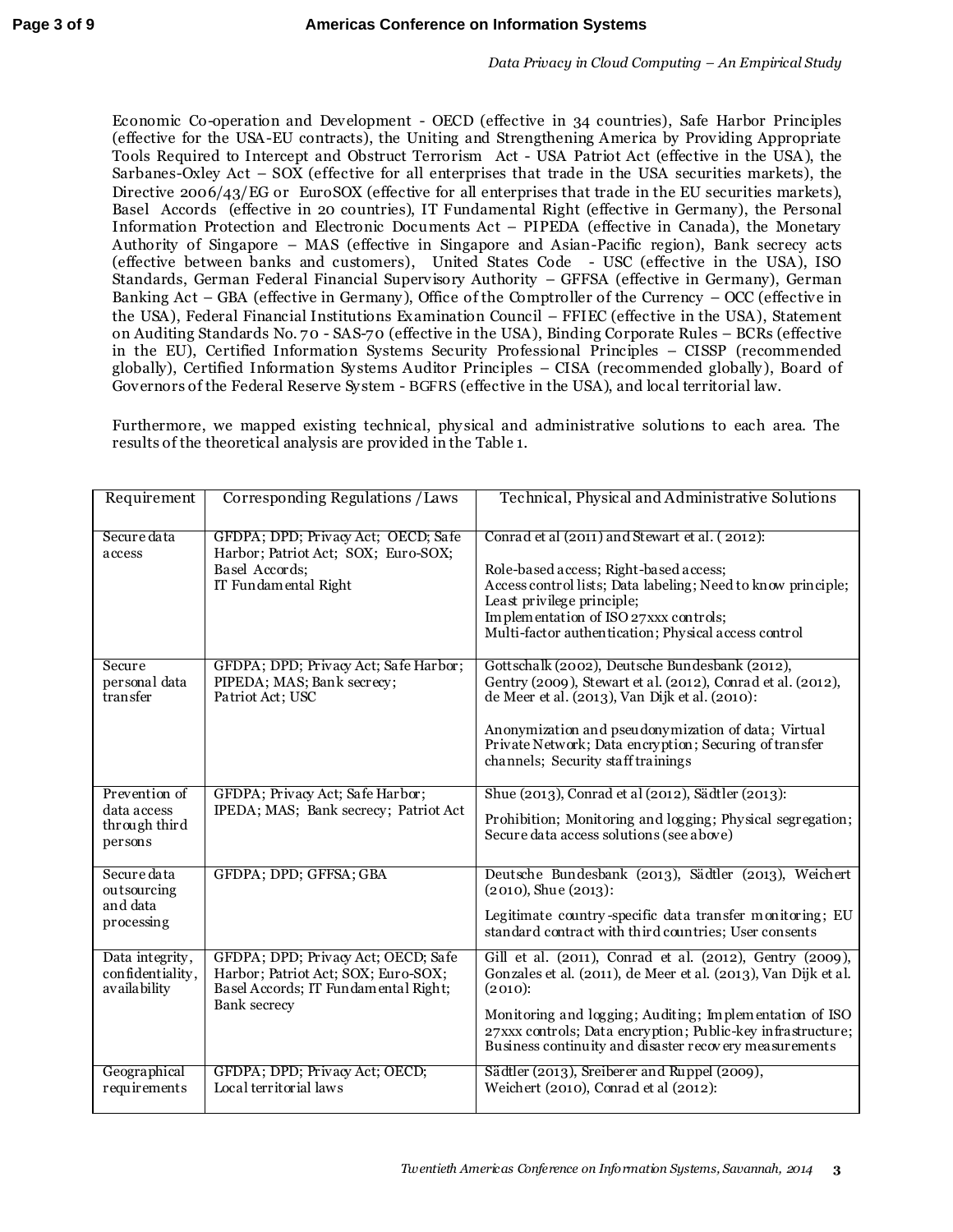| Data Privacy in Cloud Computing - An Empirical Study |  |  |  |  |  |
|------------------------------------------------------|--|--|--|--|--|

|                                              |                                            | Contractual obligations; Free data transfer agreements<br>within European Economic Area (EEA); Application of<br>European local territorial laws to branches abroad                            |  |  |
|----------------------------------------------|--------------------------------------------|------------------------------------------------------------------------------------------------------------------------------------------------------------------------------------------------|--|--|
| Secure cross-<br>border data<br>transactions | GFDPA; DPD; OCC; Local territorial<br>laws | Hasselmeyer and D'Heureuse (2010), Shue (2013),<br>Deutsche Bundesnbank (2013), Conrad et al. (2012),<br>Weichert (2010), Sädtler (2013):                                                      |  |  |
|                                              |                                            | Contractual obligations; Monitoring; Auditing                                                                                                                                                  |  |  |
| Right to audit                               | GFFSA; GBA; FFIEC; MAS                     | Conradt et al. (2012), Deutsche Bundesbank (2013), Shue<br>(2013), Städtler (2013):                                                                                                            |  |  |
|                                              |                                            | Cloud provider certifications, e.g., Safe Harbor, SAS-70-<br>Typ-II-Certificate; Binding Corporate Rules; Monitoring<br>and reporting                                                          |  |  |
| Transparency<br>of data                      | GFFSA; GBA; FFIEC; MAS                     | Weichert (2010), Deutsche Bundesbank (2013), Shue<br>(2013), Städtler (2013), Klipper (2011):                                                                                                  |  |  |
| transfer and<br>processing                   |                                            | Risk management frameworks; Monitoring and reporting                                                                                                                                           |  |  |
| Compliance                                   | GFFSA; GBA; FFIEC; MAS; BGFRS              | Klipper (2011), Weichert (2010), Shue (2013), Deutsche<br>Bundesbank (2013), Conrad et al. (2012), Stewart et al.<br>(2012), Hasselmeyer and D'Heureuse (2010), Mossanen<br>and Amberg (2008): |  |  |
|                                              |                                            | Implementation of ISO 27xxx controls; Payment Card<br>Industry Data Security Standard; Contractual agreements;<br>Employee trainings; Security programs; Monitoring                            |  |  |
| Security<br>guarantees                       | GFFSA; GBA; MAS; FFIEC; BGFRS              | Klipper (2011), Sädtler (2013), Weichert (2010):                                                                                                                                               |  |  |
|                                              |                                            | Contractual obligations; SLAs;                                                                                                                                                                 |  |  |
| Defined roles<br>and<br>responsibilities     | GFFSA; GBA; FFIEC; MAS; BGFRS              | Klipper (2011), Weichert (2010), Shue (2013), Deutsche<br>Bundesbank (2013), Conrad et al. (2012), Stewart et al.<br>(2012), Hasselmeyer and D'Heureuse (2010), Mossanen<br>and Amberg (2008): |  |  |
|                                              |                                            | Security programs; Contractual obligations                                                                                                                                                     |  |  |

### **Table 1. Data Privacy Requirements and Existing Solutions in Cloud Computing**

#### **Em pirical Findings from the Financial Industry**

#### **Research Methodology**

As discussed before, we identified requirements with respect to data privacy issues based on a literature review. We subsequently aligned these requirements with regulations and laws for financial institutions. In addition, we identified the current solutions that can be in place to fulfill the described requirements.

In order to answer, i.e., empirically assess, our research question and examine the practical significance of the previously identified data privacy related issues with respect to the cloud computing adoption in financial institutions, we chose the qualitative research approach, namely a case study. With respect to this instrument, different designs are described in the literature, which exhibit specific advantages and disadvantages (Y in, 2009).

In our work, we pursue a holistic, single-case design. In this context, holistic means that financial institutions as a whole – and not their individual units or departments – constitute the matter of examination. As primary data source, we selected the instrument of personal interviews with security experts. As major strengths, this instrument permits a targeted examination of the case study topic and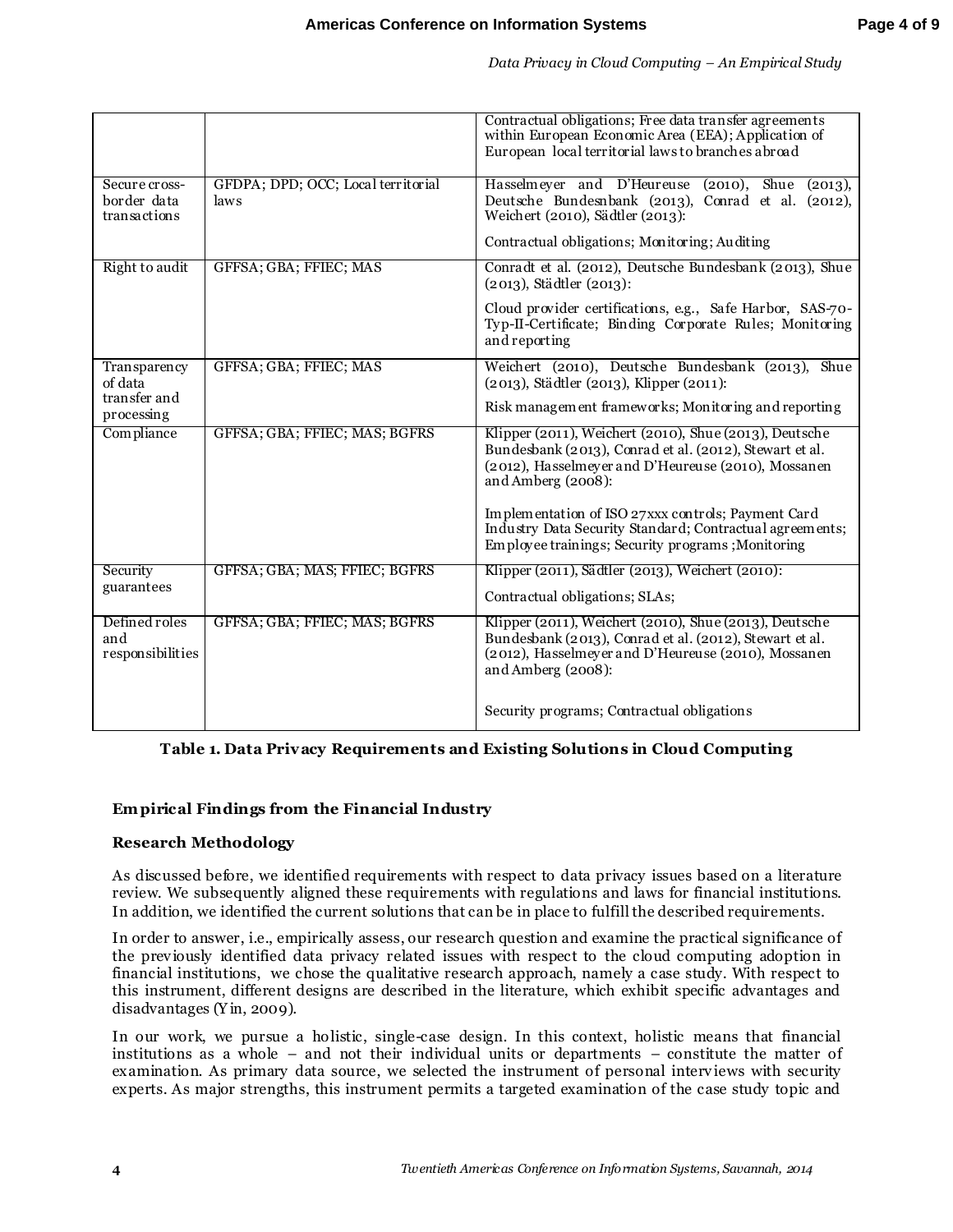can be highly insightful. However, due to different forms of bias in the responses, the results should also be subject to careful interpretation (Yin, 2009).

As structural guideline for the interviews, we compiled two questionnaires: a questionnaire with 24 technical questions and a questionnaire with 23 questions concerning legal aspects. Each questionnaire includes three parts. The first, introductory part focuses on the interviewee, his or her organization, and the general understanding of cloud computing. The second part puts the focus on technical or legal aspects of data privacy, and the third part deals with interviewees' expectations on cloud computing.

Using the described questionnaires, we conducted interviews with eight representatives of an international German bank. All interviewees work in the IT department of their institute, with a specific focus on IT security, and have previously gained professional experience with respect to cloud computing. Due to legal constraints, we refrain from providing additional details about the institutes. Each interview lasted approximately one hour in time. The interviews were digitally reco rded and subsequently transcribed into written text. In the following, the interviewees were given the opportunity to review the transcript and make additions or deletions. In accordance with the recommendations by Walsham (1995) and Darke, Shanks and Broadbent (1998), supplemental notes were taken during the interview process by a second researcher to document statements of elevated interest.

The transcripts and notes were analyzed using the method of qualitative content analy sis. According to Gläser and Laudel (2010), this method is among the recommended procedures for the analy sis of expert interviews. The analy sis process involves five steps, including a summary and codification of statements, and ultimately results in deduction of scientific concepts (Cropley, 2005). In contrast to more complex analysis procedures, such as the coding method, the qualitative content analy sis requires less initial effort and is thus very well suited for the deduction of preliminary results. Due to space restrictions, the following report of results focuses on a selected set of issues, for which we received the most insightful and extensive responses by our interviewees.

## **Preliminary Results**

Given the restricted number of interviews that have been conducted to date, the following results should be considered preliminary. However, we are confident that our initial results can provide valuable insights with respect to the research question.

To start with, we asked interviewees to their understanding of cloud computing and its relevance to the financial industry. Interviewees confirmed the relevance of all deployment models in their financial institute. All deployment models could be applied to the financial industry, however, "in not equal dimensions". "Private cloud" stays still the major deployment model. One interviewee pointed out that application of deployment models "currently in its development phase", another interviewee identified deployment models "as already used models, but with the new name 'cloud'".

"Public cloud" was identified as "critical" and "difficult", since the implementation of in-house standards and policies of financial institutes poses a big challenge in this specific deployment model. However, the usage of public and hybrid clouds was seen as "possible" solution during "load peaks". "Community cloud" was identified as a possible deploy ment model "in cooperation with other financial institutions with the same level of implemented security and data privacy standards" for more efficient data exchange. However, one interviewee pointed out that financial institutions "are not willing to share information" due to the "competitive character" of the business.

Interviewees see the advantages of cloud computing in a "homogeneous platform", scalable and quick service provisioning, load peak balancing (equalization), cost reductions and hardware elimination or replacement. One interviewee pointed out that "non-IT experts can now easier talk about IT" because cloud computing "makes IT comparable". Otherwise, cloud computing is still seen as a new IT paradigm that brings diverse disadvantages due to its "non-transparency and insufficient security controls".

Interviewees specified all business areas, except the ones that involve Personally Identifiable Information (PII), are mostly suitable for cloud usage. Furthermore, data with labels "secret", "confidential" or "strictly-confidential" are seen as ineligible for processing in the cloud. One interviewee pointed out that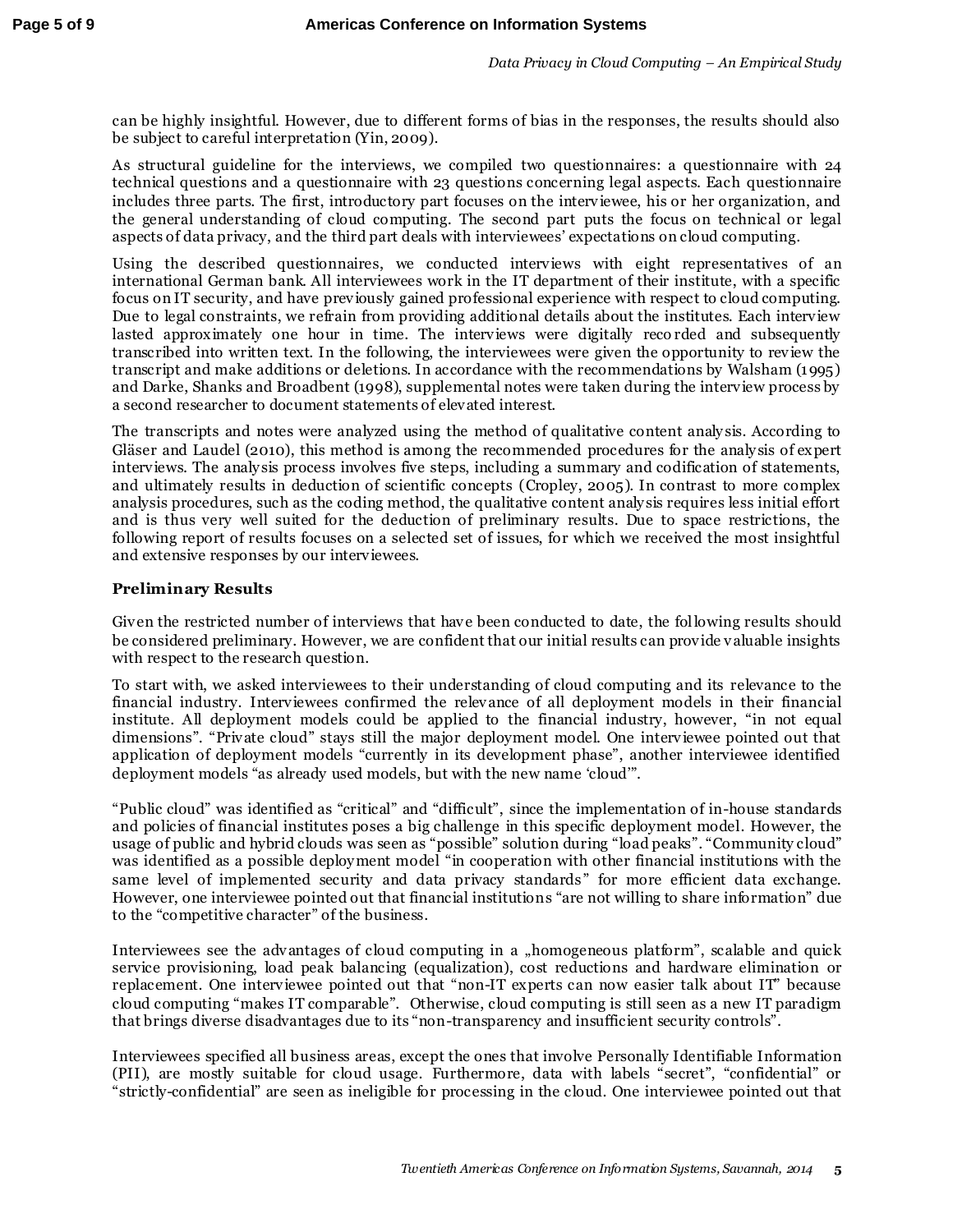"the data is distributed in the cloud and cannot be localized" that causes another disadvantage. Insufficient Quality of Service (QoS) guarantees were named as the next "big crux" by outsourcing of data.

With respect to data integrity, confidentiality and availability, as the main security objectives (Lampe, Wenge, Müller, and Schaarschmidt, 2013), interviewees confirmed that "more attention is paid now" and "the fulfillment of security requirements is on a good way". Furthermore, interviewees stated that if "all three security objectives are achieved" then "all data can be outsourced into the cloud". Such security requirements as "implementation of security controls to protect from data leakage" and "forensic measures to trace activities in the cloud" are as compulsory measurement to guarantee data privacy.

Two-factor authentications ("especially for system administrators" and "by the usage of public networks"), data encryption, secure data channels were recommended by interviewees as current solutions. Interviewees pointed out that "the same or hardened Authentication, Authorization and Accountability (AAA) mechanisms must be in place by outsourcing" for employees. Single-Sign-On (SSO) were named as a trustable mechanism between financial institutes and cloud providers, as the storage of passwords by cloud providers is seen as "illegible" and "may not be allowed". Interviewees named the symmetric, asy mmetric encryptions, hashing algorithms and fully homomorphic encryption (FHE) as feasible and meaningful encryption approaches for cloud computing.

Concerning secure data transfer in the cloud, interviewees stated that "it is still a big challenge to agree on the security protection level with a cloud provider, "as there are still no standards to be applied" and "different consumers have very different security requirements ". Otherwise, "cloud providers are willing to keep their own flexibility and unique selling points". Interviewees stated that all "data privacy aspects" must be held in contracts. Interviewees also recommended "constant data encry ption by outsourcing".

With respect to the geographical requirements, interviewees expressed a wish to "be always aware where" the data is". Country -specific laws and political situations are seen as critical aspects in outsourcing as well. According to interviewees, "application of country-specific laws and financial-sector-specific regulations must be considered in contracts with cloud providers". MAS, PIPEDA, German Federal Financial Supervisory Authority, German Banking Act, and FFIEC were named as compulsory regulations for financial industry. The EU – and especially Germany, where our case study was conducted – is seen as "currently most secure area for cloud computing", as the "numerous standards and regulations prohibit many actions".

The USA was named as the next possible location for outsourcing, but "only for American citizens without any data privacy concerns". For other users, "additional contracts" must be in place, e.g., Safe Harbor or EU standard contracts in accordance to the local data privacy laws. Regulations and data privacy laws in Argentina, Singapore, Japan, Switzerland, and Turkey were named as "extremely strict", since according to them , no data can be processed abroad"

Concerning the processing of personal data in clouds, interviewees stated that it "must be in accordance with data privacy laws" and banking-sector-specific regulations such as the German Banking Act or the Basel Accords. Compliance to the country -specific data privacy laws were seen by interviewees as the "main hurdle in data transfer". Furthermore, they named encryption, Virtual Private Networks (VPNs), as well as the Secure Socket Layer (SSL) and Internet Protocol Security (IPSec) protocols as feasible solutions for securing the data. "User consent" was also seen as "mandatory". MAS was named by interviewees as "the most strict regulator" in the financial industry, as its requirements are "very hard to implement globally".

With respect to the transparency of data processing in clouds, interviewees demanded "full transparency about all actions", "control over all sub-contractors (e.g., helpdesk employees' actions)", and "especially accesses from abroad". Monitoring was named as "the basic and most feasible solution" to bring more transparency in clouds. Interviewees pointed also out that only "reasonable" and "risk-driven" monitoring of events makes sense, given that "monitoring of every thing is too expensive and time -consuming". "A connecting to in-house monitoring systems" was recommended to "save money and optimize response time for incident management".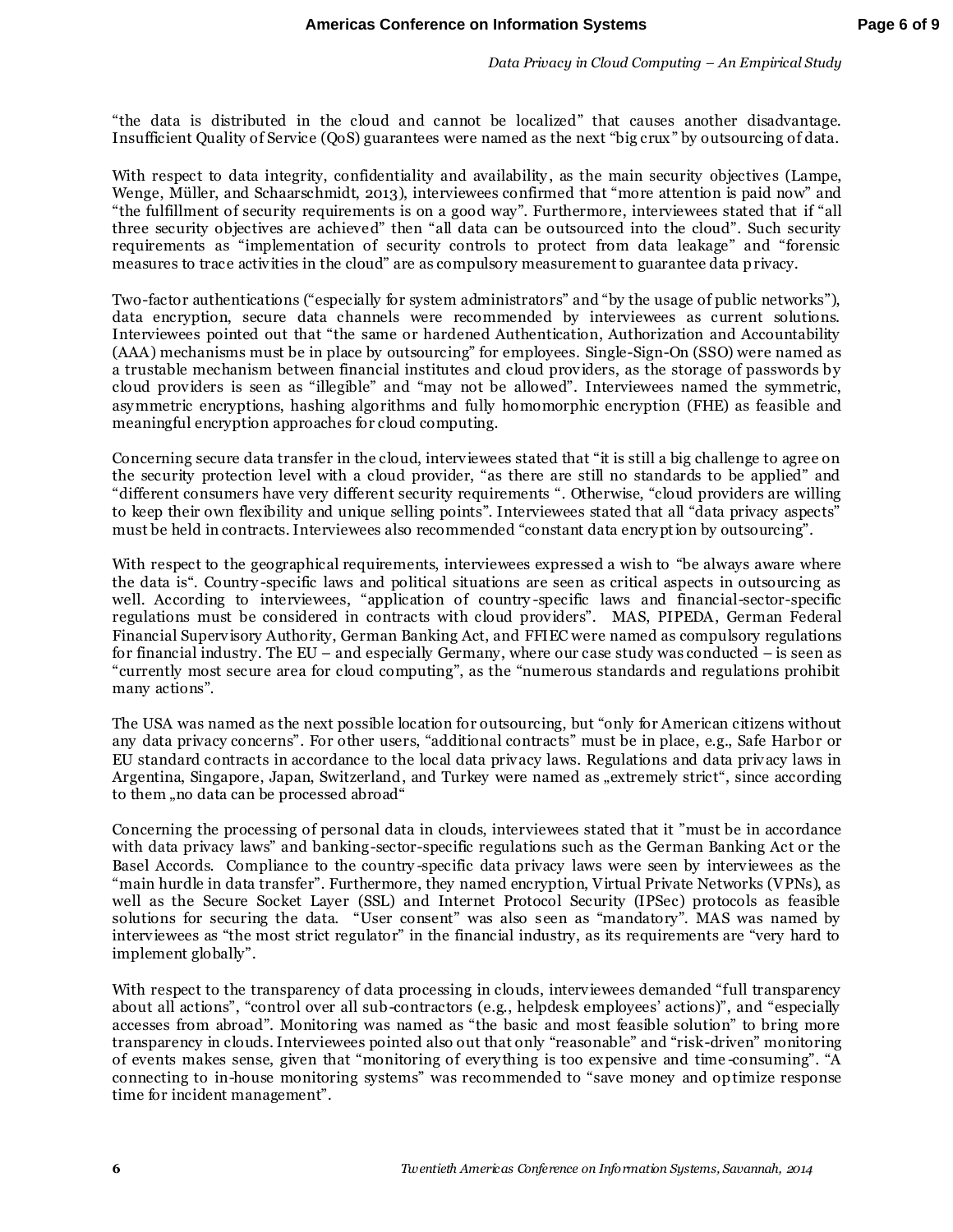The right to audit and compliance to the "in-hose information security policies" are seen by interviews as mandatory measurements. Interviewees named the certification of cloud providers as possible solution (e.g., through SAS70, Safe Harbor, ISO 27000, or CobiT), but described them as " still insufficient" and "too generic due to absence of cloud standards". "Accurate implementation of in-house security standards" or "equivalent security level" must be guaranteed by cloud providers to provide data privacy in financial institutions. According to interviewees, such guarantees must be "agreed in contracts and Service Level Agreements (SLAs)". Interviewees recommended regular staff trainings and background checks by cloud provider employees as further compliance measure to guarantee secure cloud environment.

Reporting and monitoring were named by interviews as "very significant part of any security program". Thereby "data confidentiality, integrity , and availability can be controlled and reported". Incident management and business continuity and disaster recovery (BC&DR) management were pointed out as other important measurements in financial institutions to possess control over cloud providers' data accesses. "Data center mirroring" was named as mandatory measure to protect data, whereby "minimal distance" between data centers must be considered as well.

The interviewees stated necessity of the ..contractual agreements on all outsourced responsibilities, if such outsourcing is compliant with regulations". In addition, the "accurate definition of all roles and appointments of responsible persons (e.g., Data Privacy Officers)" were pointed out as mandatory measurements. Furthermore, our interviewees demanded the "reporting of any changes in cloud providers' policies" and "complete reporting of occurred incidents".

With respect to the data access through third persons or organizations, interviewees stated countryspecific laws as an example of "a legal access". So, according to the Patriot Act in the USA, governmental organizations may have an access to personal data, what is prohibited in other countries, e.g., in Germany or Canada. Interviewees stated "the awareness of such differences in laws" as necessary to protect data. Furthermore, interviewees demanded "reporting of any third person or third organization access".

In conclusion, interviewees expressed their hope in "a more secure cloud environment" and wished "soon fulfillment of security requirements" from cloud providers' side.

In summary, we found that many of the data privacy requirements with cloud computing that we identified in our theoretical analysis are also acknowledged by practitioners from the industrial practice. In many cases, appropriate monitoring and encryption are named as appropriate technical countermeasures. In addition, it appears that financial institutions tend to use the instrument of legal agreements and compliance regulations to mitigate risks and guarantee data privacy for their customers.

#### **Summ ary and Outlook**

Cloud computing as a novel IT paradigm is still in the early development stage. The advantages of cloud computing are obvious, but there are still many doubts about adopting it for practical application in different industries. Financial service industry is one of the industries that can accept the newest technology in the most due to its agility -readiness and willingness to reduce IT costs. However, this industry has the strictest requirements for data privacy, security and reliability, which caution financial institutions from adopting cloud computing.

In this work, we aimed to analy ze whether data privacy requirements and concerns pose an obstacle for the application of cloud computing in the financial industry. For that matter, we identified a set of potential cloud-related data privacy requirements and concerns, based on a survey of current literature, laws and regulations. Subsequently , we empirically verified our findings through an ongoing case study in the financial industry .

On the basis of the eight personal interviews that we have conducted with representatives from the financial industry , it can be concluded that most of these requirements do, in fact, serve as inhibitors to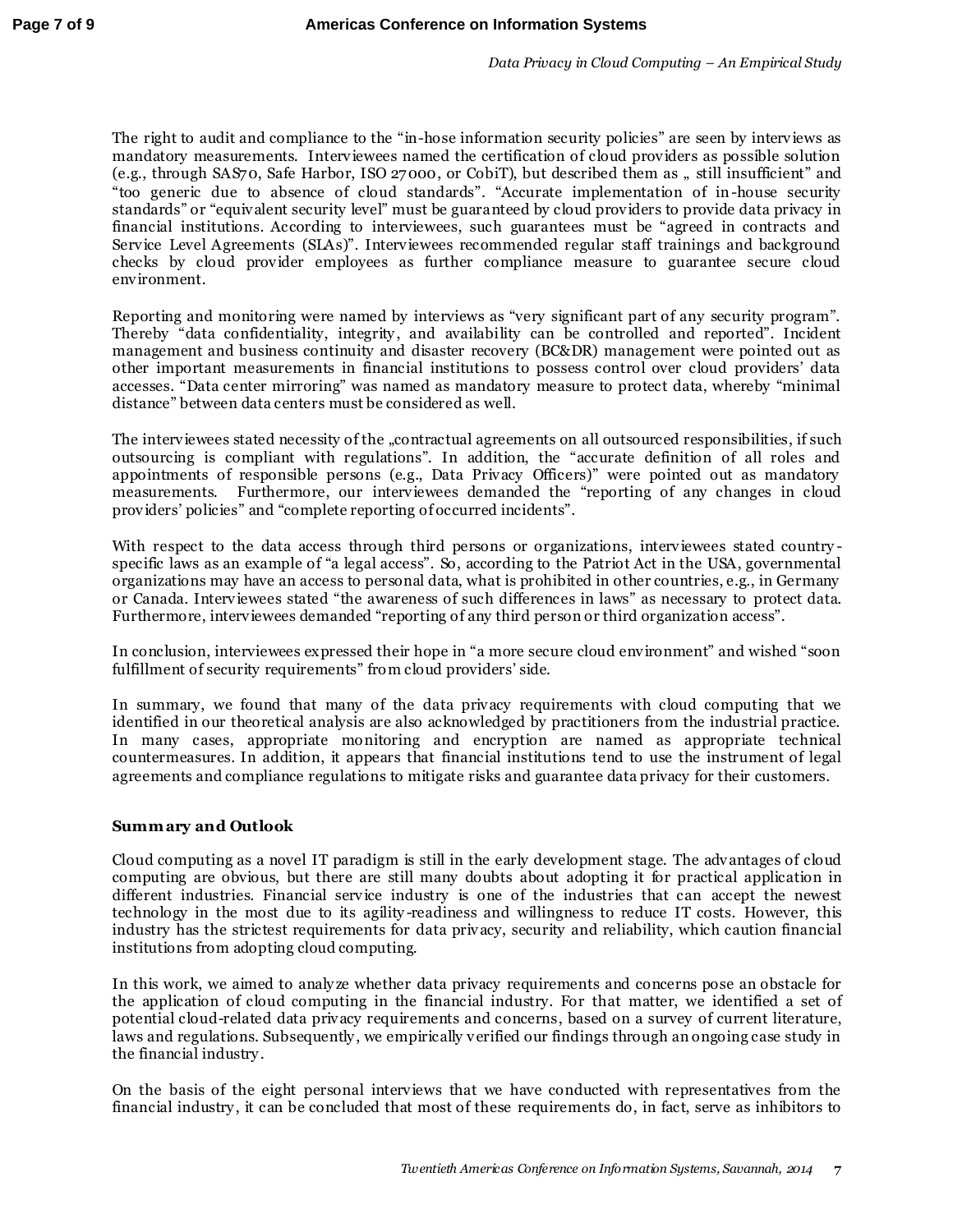cloud adoption. It appears that financial institutions focus on both legal and technical solutions to protect data privacy . However, potential for the application of cloud computing is seen across all business areas in the financial industry, if the processing of data sufficiently protected from leakage, loss and interception, as required in a multitude of regulatory requirement.

The key challenge for financial institutions as prospective cloud users exists in meeting those regulatory requirements and in demanding their fulfillment by external cloud providers; and this is a legal, rather than technical challenge. Many concerns can be resolved through standardization efforts; therefore sufficient interoperability among providers is a strongly required (Armbrust et al., 2010).

In addition, our case study indicates that despite technical advancements, many of these issues will remain challenging in the medium- and long-term. Hence, it is safe to conclude that financial institutions will continue to provide large parts of their required IT capacities in-house in the future, rather than purchase them from external cloud providers

In our future work, we plan to extend our case study and validate the preliminary findings through additional interviews with representatives of the financial industry and cloud exchanges. Furthermore, through interviews with representatives of cloud service providers, we plan to examine whether the proposed measures in data privacy protection can be applied and enforced in practice.

#### **REFERENCES**

- Ackermann, T., Widjaja, T., Benlian, A., Buxmann, P. 2012. "Perceived IT Security Risks of Cloud Computing: Conceptualization and Scale Development," in *Proceedings of the 33<sup>rd</sup> International Conference on Information Systems*, Orlando, FL, USA, pp. 1 -20.
- Ardelt, M., Dölitzscher, F., Knahl, M. and Reich, C. 2011. "Sicherheitsprobleme für IT-Outsourcing durch Cloud Computing," *HMD - Praxis der Wirtschaftsinformatik* ( 48:281), pp.62-70.
- Armbrust, M., Fox, A., Griffith, R., Joseph, A.D., Katz, R., Konwinski, A., Lee, G., Patterson, D., Rabkin, A., Stoica, I. and Zaharia, M. 2010. "A View of Cloud Computing," *Communications of the ACM*, (53: 4), pp. 50-58.
- Buyya, R., Yeo, C.S., Venugopal, S., Broberg, J. and Brandic, I. 2009. "Cloud Computing and Emerging IT Platforms: Vision, Hy pe, and Reality for Delivering Computing as the 5th Utility, " *Future Generation Computer Systems*, (25:6), pp. 599-616.
- Carroll, M., van der Merwe, A., Kotze, P. 2011. "Secure Cloud Computing: Benefits, Risks and Controls," in *Proceedings of the South Africa Conference on Information Security*, South Africa, pp. 1 -9.
- Conrad, E., Misenar, S. and Feldman, J. 2012. *CISSP Study Guide*, Elsevier, Burlington.
- Cropley, A.J. 2005. *Qualitative Forschungsmethoden: Eine praxisnahe Einführung*, Klotz, Magdeburg.
- Darke, P., Shanks, G. and Broadbent, M. 1998. "Successfully Completing Case Study Research: Combining Rigour, Relevance and Pragmatism," *Information Systems Journal*, (8:4), pp. 273-289.
- De Meer, H., Diener, M., Herkenhöner, R., Kucera, M., Niedermeier, M., Reisser, A., Guido, S., Vetter, M., Waas, T., Yasasin, E. 2013. "Sicherheitsherausforderungen in hochverteilten Systemen," *PIK - Praxis der Informationsverarbeitung und Kommunikation*, (36:3), pp. 153–159.
- Deutsche Bundesbank. 2013. *BASEL III*, avaliable online: e. http://www.bundesbank.de/Navigation/DE/ Kerngeschaeftsfelder/Bankenaufsicht/Basel3/basel3.html.
- Duisberg, A., Eckhardt, J., Grudzien, W., Hartmann, W., Hermerschmidt, S., Kebbedies, J., Otten, G., Sieck, G., Vomhof, M., Weber, M., Weiss, A. 2011. "Rechtliche Anforderungen an Cloud Computing – Sichere Cloud-Dienste," *IT-Gipfel 2011*, (1 :0).
- Farestam, S. 2009. "Cloud-Computing bald Realität für Finanzdienstleister," *Zeitschrift für das gesamte Kreditwesen Technik, (3:4)*, pp. 35–37.
- Gentry, C. 2009. *Fully Homomorphic Encryption Scheme*, Stanford University, Diss.
- Gill, A.Q., Bunker, D., Seltsikas, P. 2011. "An Empirical Analysis of Cloud, Mobile, Social and Green Computing: Financial Services IT Strategy and Enterprise Architecture," in *Proceedings of the International Conference on Dependable, Autonomic and Secure Computing*, Sy dney, Australia, pp. 697-704.